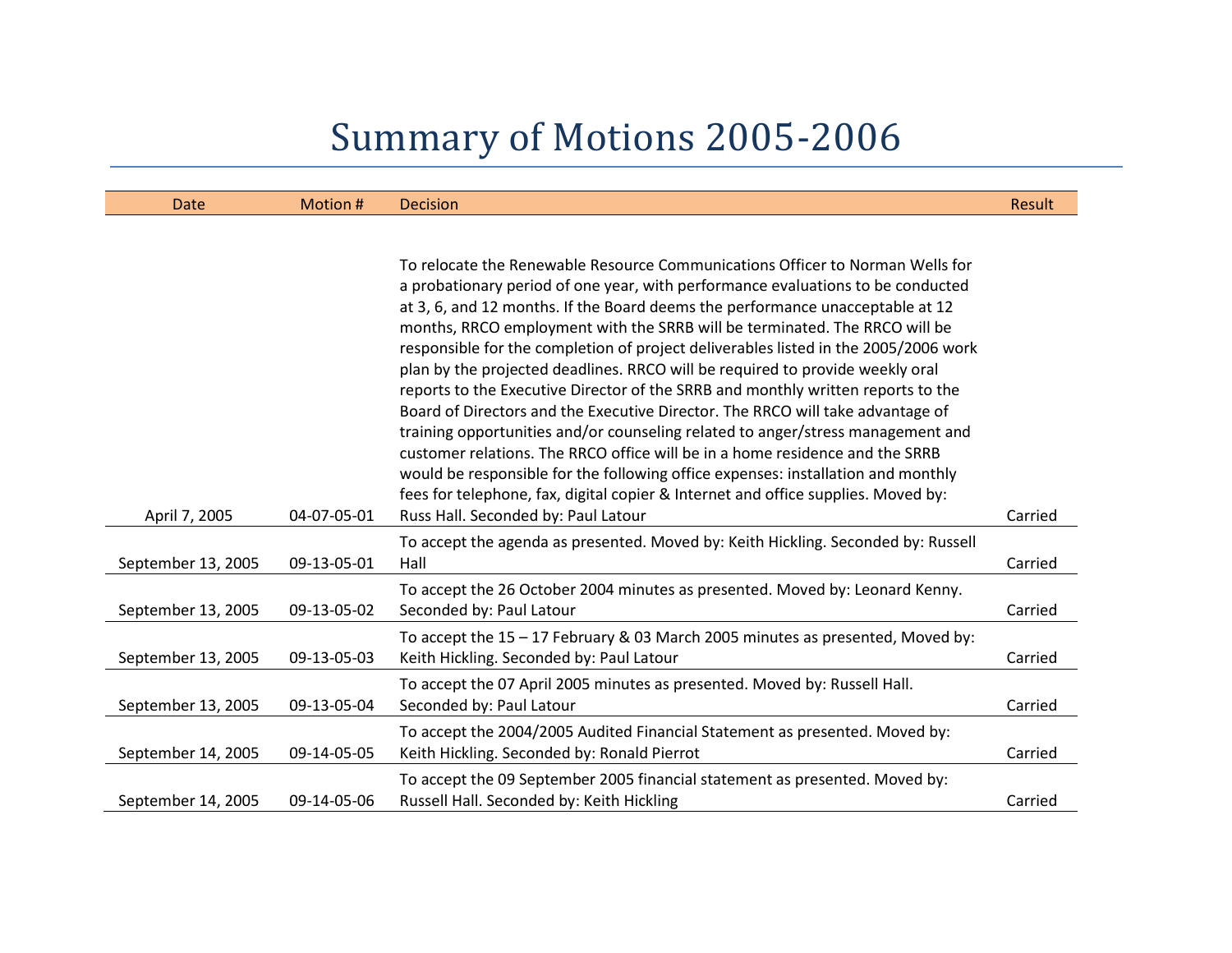|                    |             | To support Ruari Carthew's master thesis research project to develop and<br>implement a Sahtu-specific development density plan for use in the Sahtu Land         |         |
|--------------------|-------------|-------------------------------------------------------------------------------------------------------------------------------------------------------------------|---------|
| September 14, 2005 | 09-14-05-07 | Use Plan. Moved by: Russell Hall. Seconded by: Rosa Etchinelle                                                                                                    | Carried |
|                    |             | To support the community of Deline's Social Sciences and Humanities Research                                                                                      |         |
|                    |             | Council of Canada proposal to develop the Deline Knowledge Centre and to                                                                                          |         |
|                    |             | provide in-kind contributions, staff support & travel (up to \$1500). Moved by:                                                                                   |         |
| September 14, 2005 | 09-14-05-08 | Keith Hickling. Seconded by: Paul Latour                                                                                                                          | Carried |
|                    |             | To go into an in-camera session. Moved by: Keith Hickling. Seconded by: Rosa                                                                                      |         |
| September 14, 2005 | 09-14-05-09 | Etchinelle                                                                                                                                                        | Carried |
|                    |             | To come out of the in-camera session. Moved by: Russell Hall. Seconded by: Rosa                                                                                   |         |
| September 14, 2005 | 09-14-05-10 | Etchinelle                                                                                                                                                        | Carried |
|                    |             | To compensate Janet Bayha with up to six-weeks of extended Special Leave, if she<br>is required to leave work early due to pregnancy complications Moved by: Rosa |         |
| September 14, 2005 | 09-14-05-11 | Etchinelle Seconded by: Leonard Kenny                                                                                                                             | Carried |
| September 14, 2005 | 09-14-05-12 | To adjourn meeting at 3:10 p.m. Moved by: Russell Hall                                                                                                            | Carried |
|                    |             |                                                                                                                                                                   |         |
|                    |             | To change Wildlife Studies Fund portfolio asset class weightings as follows: o                                                                                    |         |
|                    |             | Increase Income Trusts by 5% o Reduce Money Market by 2.5% o Reduce Canadian                                                                                      |         |
| October 28, 2005   | 10-28-05-01 | Bonds by 2.5%. Moved by: Fred Taptuna. Seconded by: Rosa Etchinelle                                                                                               | Carried |
|                    |             | To change the Canadian Equity Management Style from Core to Value, as                                                                                             |         |
|                    |             | recommended by Deborah Lewis, TAL Investment Manager. Moved by: Rosa                                                                                              |         |
| October 28, 2005   | 10-28-05-02 | Etchinelle. Seconded by: Paul Latour                                                                                                                              | Carried |
|                    |             |                                                                                                                                                                   |         |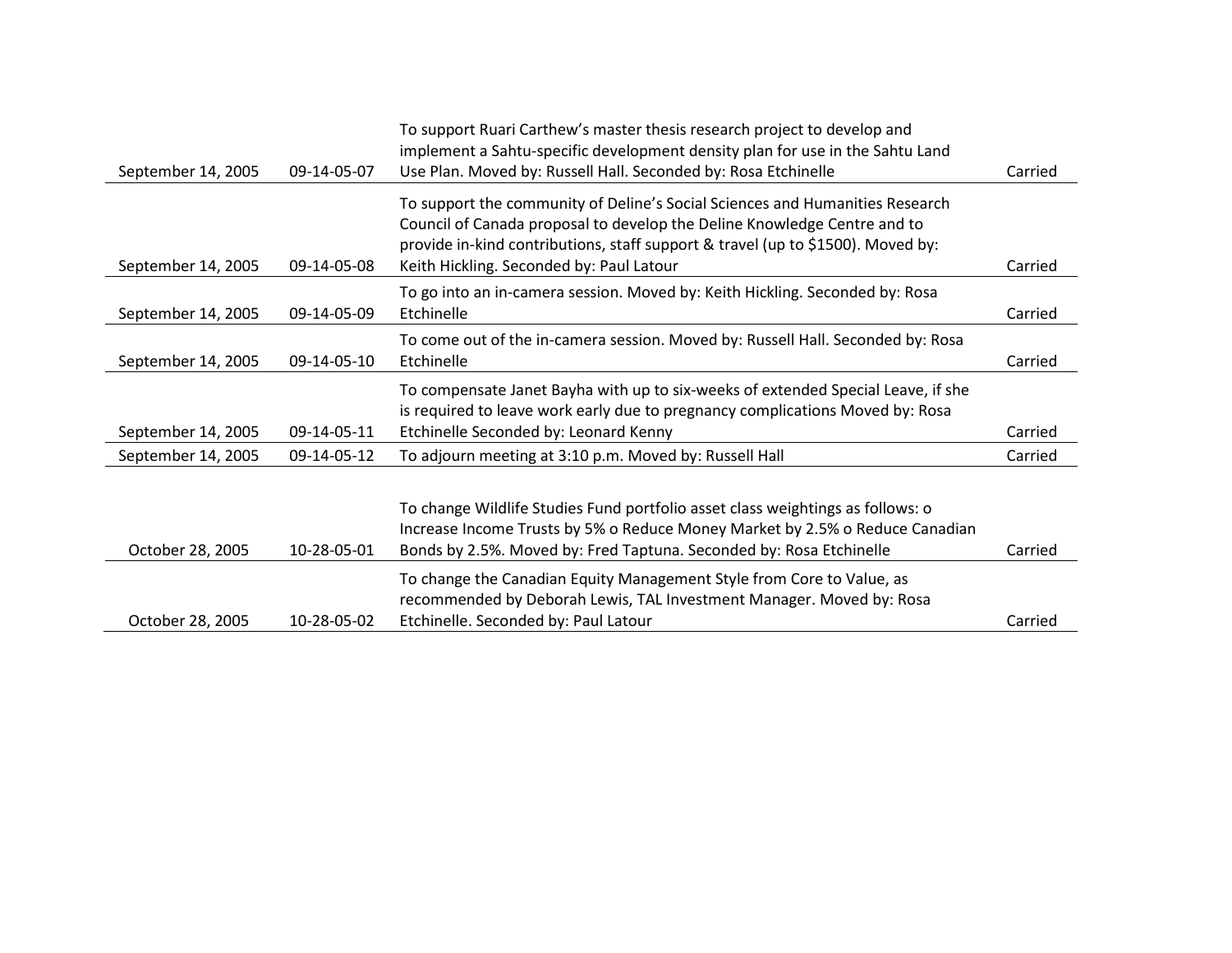| December 15, 2005 | 12-15-05-01 | To recommend to the Minister of Environment and Natural Resources the<br>following regulation changes for the Sahtu Settlement Area: o Muskox Unit<br>S/MX/01 should be expanded to include all of the Sahtú Settlement Area east of<br>the Mackenzie River to the northern borders of the Deh Cho and North Slave<br>regions and to the western border of Nunavut, o Helicopters must be restricted for<br>any purpose connected with hunting any Big Game in S/MX/01 for all categories of<br>hunting licence holders and Sahtú beneficiaries, o S/MX/01 be opened to non-<br>residents and non-resident aliens for wolf and wolverine hunting during 01 August<br>to 15 April, and o Muskox season for resident, non-resident, and non-resident alien<br>hunters be extended from 31 March to 15 April to allow for combination hunts of<br>Muskox with barren-ground caribou, wolf, and wolverine and for an additional two<br>weeks of spring hunting for residents. Moved by: Leonard Kenny. Seconded by:<br>Paul Latour | Carried |
|-------------------|-------------|--------------------------------------------------------------------------------------------------------------------------------------------------------------------------------------------------------------------------------------------------------------------------------------------------------------------------------------------------------------------------------------------------------------------------------------------------------------------------------------------------------------------------------------------------------------------------------------------------------------------------------------------------------------------------------------------------------------------------------------------------------------------------------------------------------------------------------------------------------------------------------------------------------------------------------------------------------------------------------------------------------------------------------|---------|
|                   |             | To accept the agenda with revisions noted on 07 Feb 06. Moved by: Steve Hannah.                                                                                                                                                                                                                                                                                                                                                                                                                                                                                                                                                                                                                                                                                                                                                                                                                                                                                                                                                |         |
| February 8, 2006  | 02-08-06-01 | Seconded by: Leonard Kenny                                                                                                                                                                                                                                                                                                                                                                                                                                                                                                                                                                                                                                                                                                                                                                                                                                                                                                                                                                                                     | Carried |
| February 8, 2006  | 02-08-06-02 | To accept the 13-15 September 2005 minutes as presented. Moved by: Leonard<br>Kenny. Seconded by: Paul Latour                                                                                                                                                                                                                                                                                                                                                                                                                                                                                                                                                                                                                                                                                                                                                                                                                                                                                                                  | Carried |
| February 8, 2006  | 02-08-06-03 | To accept the 28 October 2005 minutes as presented. Moved by: Paul Latour.<br>Seconded by: Leonard Kenny                                                                                                                                                                                                                                                                                                                                                                                                                                                                                                                                                                                                                                                                                                                                                                                                                                                                                                                       | Carried |
| February 8, 2006  | 02-08-06-04 | To accept the 15 December 2005 minutes as presented. Moved by: Leonard Kenny.<br>Seconded by: Steve Hannah                                                                                                                                                                                                                                                                                                                                                                                                                                                                                                                                                                                                                                                                                                                                                                                                                                                                                                                     | Carried |
| February 8, 2006  | 02-08-06-05 | To accept the financial statement as presented. Moved by: Steve Hannah.<br>Seconded by: Leonard Kenny                                                                                                                                                                                                                                                                                                                                                                                                                                                                                                                                                                                                                                                                                                                                                                                                                                                                                                                          | Carried |
| February 8, 2006  | 02-08-06-06 | To accept the 2006/2007 Core & Harvest Study Budgets and Work Plans as<br>presented. Moved by: Leonard Kenny. Seconded by: Steve Hannah                                                                                                                                                                                                                                                                                                                                                                                                                                                                                                                                                                                                                                                                                                                                                                                                                                                                                        | Carried |
| February 8, 2006  | 02-08-06-07 | To go into an in-camera session. Moved by: Leonard Kenny. Seconded by: Steve<br>Hannah                                                                                                                                                                                                                                                                                                                                                                                                                                                                                                                                                                                                                                                                                                                                                                                                                                                                                                                                         | Carried |
| February 8, 2006  | 02-08-06-08 | To come out of the in-camera session. Moved by: Leonard Kenny. Seconded by:<br>Steve Hannah                                                                                                                                                                                                                                                                                                                                                                                                                                                                                                                                                                                                                                                                                                                                                                                                                                                                                                                                    | Carried |